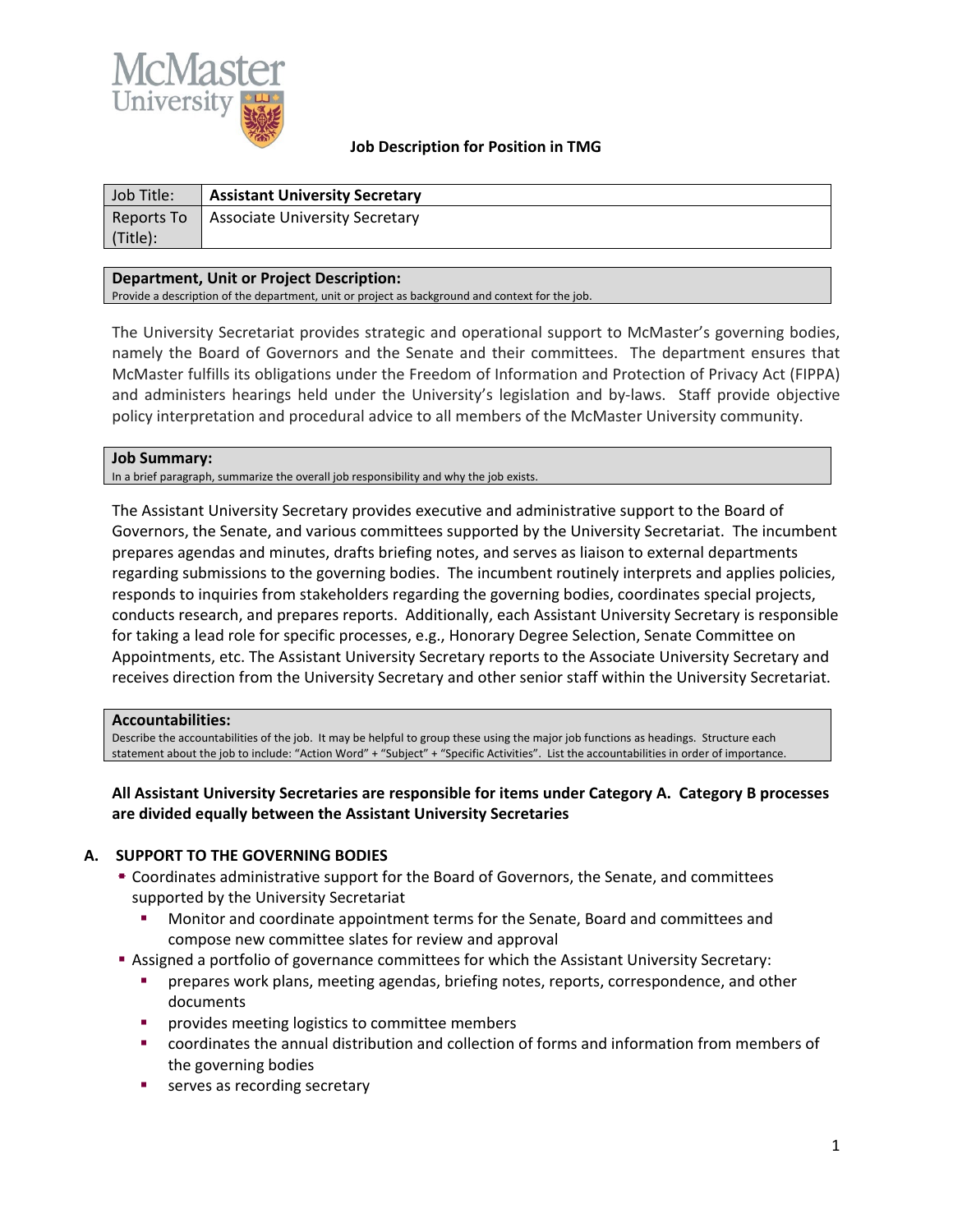- ensures the committees' websites are up-to-date and coordinates website maintenance functions
- conducts research into past decisions for unique situations and assesses or determines appropriate actions/next steps
- **Figure 2** responds to governance queries and provides advice on how to proceed, creates a library of previous inquiries and responses
- coordinates records management functions including ensuring that retention schedules are adhered to, and materials properly archived, both physically and electronically
- **Ensures role-based email accounts are appropriately monitored and responses are documents** and provided in a timely manner
- Serves as recording secretary for ad hoc task forces or working groups as required
- Thorough understanding of the mandates of assigned committees/councils and a familiarity with the mandates of all such bodies supported by the Secretariat

## **Governance Portal**

- Updates access permissions, templates, and back-end components of the portal as required
- **Ensures appropriate credential management practices are in place**
- **Provides training on portal use to committee members and front-end users as required**

## **Other Duties**

- Undertakes special projects, research, and preparation of complex correspondence on behalf of the University Secretary and Associate University Secretary
- **Acts for the Associate University Secretary by attending meetings, providing advice, and** answering questions
- **Provides coverage in the absence of the Executive Assistant and other support staff within the** department
- **Provides support to the Hearings, Policy and Privacy Manager as required**
- **•** Other duties as assigned

# **B. PORTFOLIO OF PROCESSES**

- **The following five processes are each assigned to one Assistant University Secretary, in such a** manner that there is an equal distribution of work.
- **1. Senate Committee on Appointments (SCA)**
	- Strong understanding of the Tenure and Promotion Policy, the Supplementary Policy Statements (SPS), the Terms of Reference for the SCA, and the approval requirements for tenure and promotion (T&P) files
	- **Primary point of contact with the Faculty Offices to ensure the timelines and requirements** for the T&P materials and processes are understood and ensures meeting materials for SCA are complete
	- Reviews tenure and promotion meeting packages for accuracy and completion, and contact Faculty Offices to address any problems. For the November 2021 SCA meeting, the materials were more than 6,600 pages.
	- **Re-organizes SCA materials for Senate approval**
	- Assigns tenure and promotion files to SCA committee members to review
	- **•** Drafts tenure and promotion letters for the SCA Chair's signature
	- Strong understanding of the University Scholar (US) and Distinguished University Professor (DUP) Policy
	- **•** Drafts US and DUP letters for the President's signature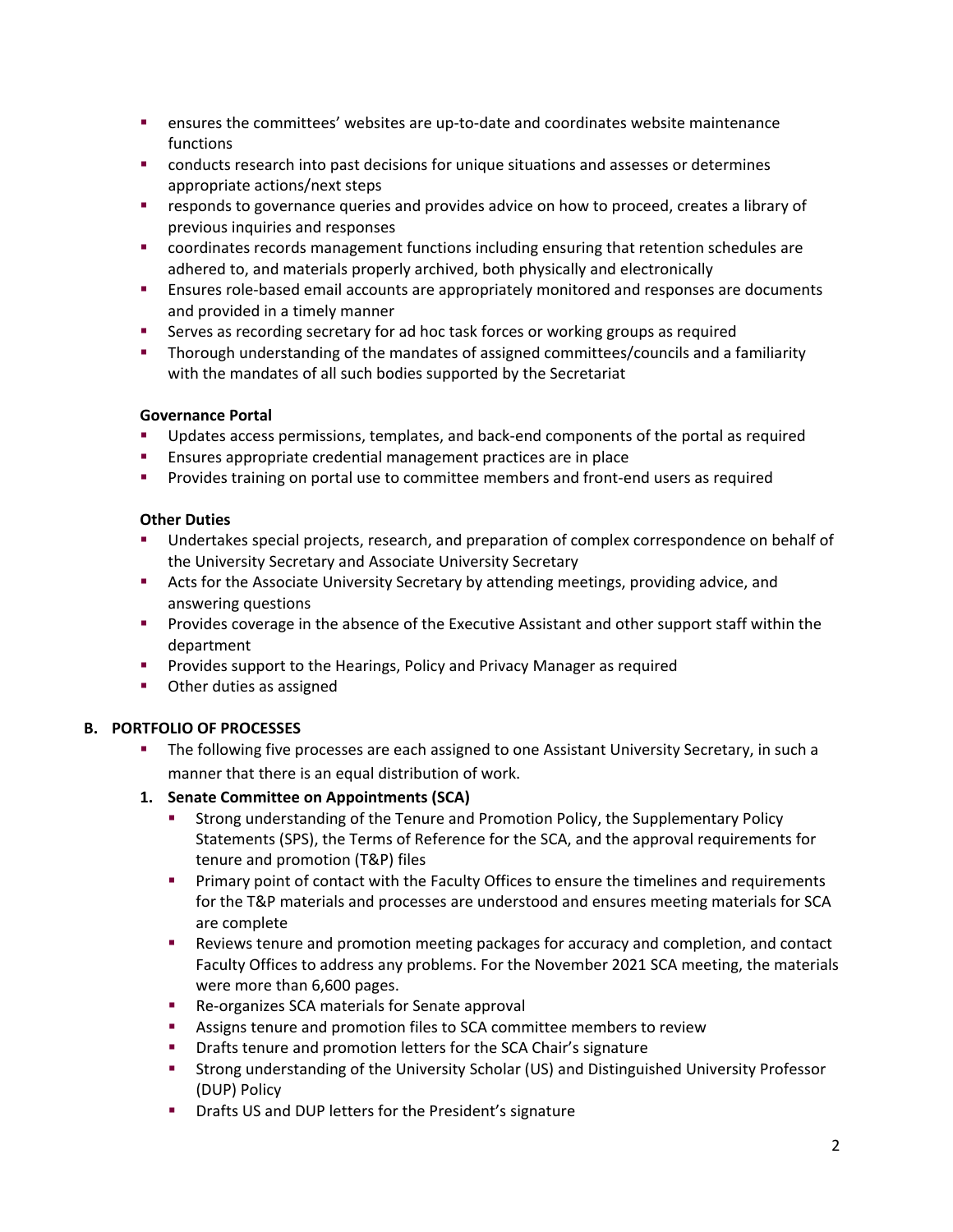- Requires the ability to handle large volumes of materials under strict timelines
- **Undertakes such other tasks as are needed to ensure the timely and effective support of the SCA**

## **2. Undergraduate Council**

- Expertise on the Terms of Reference for Undergraduate Council (UGC) and the Terms of Reference for UGC's committees (Curriculum and Admissions Committee, Certificates and Diplomas Committee and the Awards Committee) and the Policy on Academic Program Development and Review
- Expertise on the Academic Regulations and the Admission Requirements (both located in the Undergraduate Calendar) and other undergraduate policies
- **EXECT:** Reviews UGC and UGC committee meeting packages for accuracy and completion, and contacts the Faculty Offices to address any problems.
- **Primary point of contact with the Faculty Offices, the Arts & Science Program and McMaster** Continuing Education to ensure the timelines and requirements for curriculum, admissions, awards, certificates and diplomas are understood
- **Primary point of contact for enquires from the Faculty Offices related to unique situations.** Determine appropriate procedure and provide advise for how to proceed.
- **Updates and distributes the Undergraduate Council Manual annually**
- **Prepares the undergraduate curriculum packages and re-organizes the materials for UGC** and Senate approval
- **Primary liaison with the Convocation and Curriculum Officer (Office of the Registrar)** regarding approved final versions of curriculum, policies, etc. for inclusion in the Undergraduate Calendar
- **EXECUTE:** Requires the ability to understand, interpret, write, and communicate policies
- Undertakes such other tasks as are needed to ensure the timely and effective support of Undergraduate Council

# **3. Honorary Degree Selection**

- Expertise on the Guidelines for Awarding Honorary Degrees and the Nomination Procedures for Honorary Degrees
- **Primary point of contact with Faculty Dean's Offices, University Advancement, and members** of the public for questions regarding the honorary degree nomination process
- Advertises timelines for honorary degree nominations to the McMaster community
- **Receives honorary degree nominations and evaluates for completeness**
- Supports the Honorary Degree Committee in the selection of Honorary Degree candidates by providing meeting materials, member assignments, and the assessment rubric.
- **Prepares Honorary Degree Committee reports for Senate approval**
- Conducts a social media search of potential Honorary Degree candidates and evaluates information found
- **Drafts Honorary Degree letters for the President's Signature**
- **Undertakes such other tasks as are needed to ensure the timely and effective support of the** Honorary Degree selection process

### **4. Elections and Nominations**

Expertise on the election procedures found in the Board By-Laws and Senate By-Laws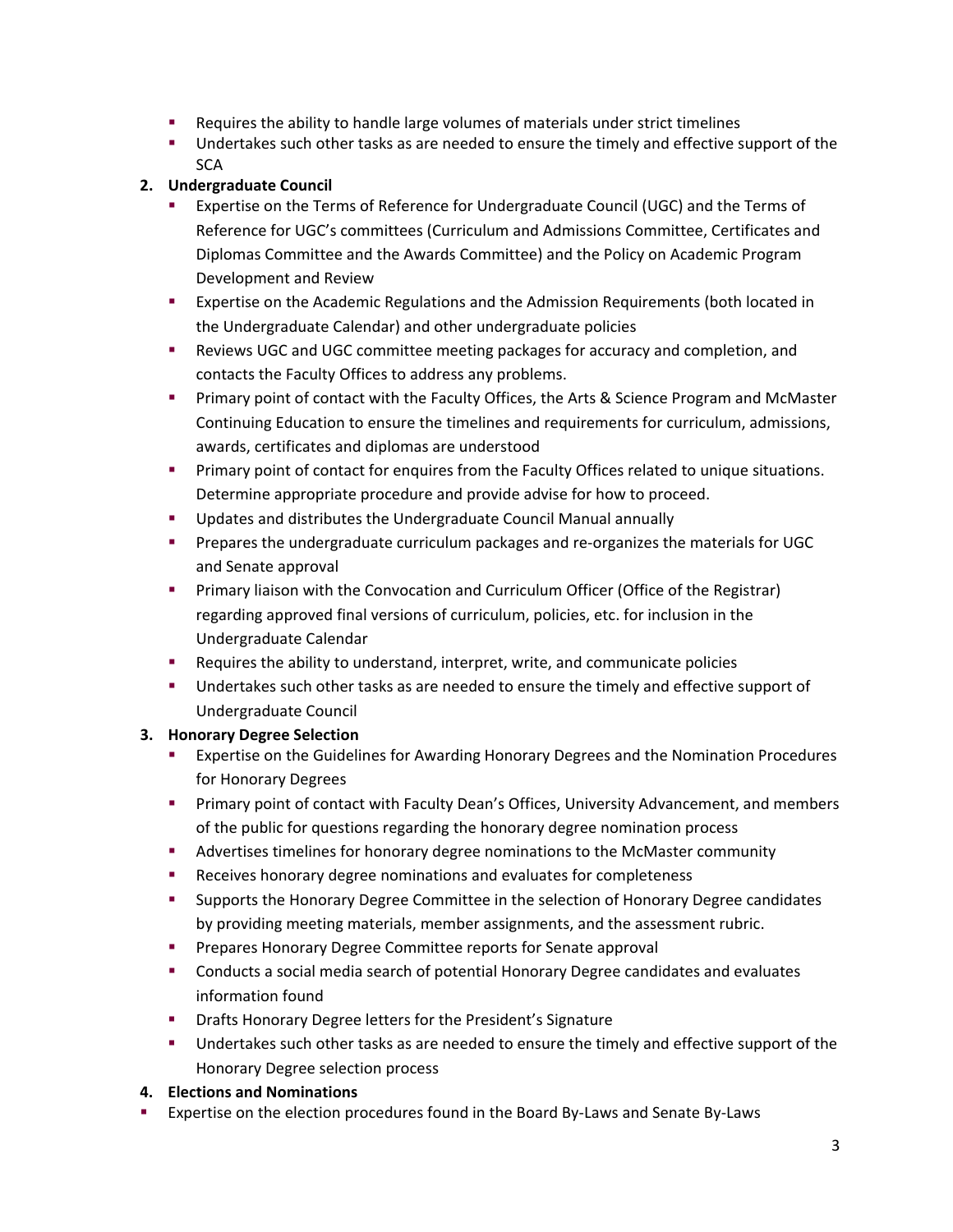- Works with the Associate University Secretary to administer elections and nominations to the Board, Senate, and committees in accordance with the by-laws of each governing body
- **EXECT** Serves as the primary point of contact for questions about elections
- **EXECT** Liaises with UTS and the service provider regarding the use of elections software
- Ensures elections are appropriately advertised and results are announced in a timely manner
- Tracks term dates for members of the governing bodies and their committees and advises the Associate University Secretary of upcoming vacancies
- **Undertakes such other tasks as are needed to ensure the timely and effective support of the** Elections and Nominations processes
- **5. Budget Process** *(this is a new set of responsibilities beginning Fall 2022 and the specifics are not yet clear)*
	- **EXPERT 2** Expertise on the Terms of Reference for the Budget Committee and University Student Fees Committee
	- **Strong understanding of the University's budgeting and investment cycles and processes**
	- **Primary point of contact with Financial Services, Human Resources, the Vice-President** (Operations and Finance), the Provost and President and the Board of Governors regarding the Budget Committee, the Investment Pool Committee, and the Pension Trust Committee.
	- **Supports the budget processes**
	- **Prepares letters for X signature regarding Budget Committee decisions**
	- An interest and/or experience in financial and investment processes is an asset
	- **Undertakes such other tasks as are needed to ensure the timely and effective support of the** Budget Committee from time to time

| <b>Qualifications:</b><br>List the minimum requirements for the job, as they exist now. |                                                                                                                                                                                                                              |  |  |  |
|-----------------------------------------------------------------------------------------|------------------------------------------------------------------------------------------------------------------------------------------------------------------------------------------------------------------------------|--|--|--|
| Education:                                                                              | <b>University degree</b>                                                                                                                                                                                                     |  |  |  |
|                                                                                         | • May consider a suitable combination of education and experience                                                                                                                                                            |  |  |  |
| Experience:                                                                             | • Several years of experience in the area of governance support as it<br>relates to coordinating the work of committees and managing the flow<br>of information between groups, preferably in a public sector<br>environment |  |  |  |
|                                                                                         | • Demonstrated ability to write for a variety of purposes including complex<br>correspondence and meeting minutes<br>" Familiarity with the decentralized university environment and its<br>constituency groups              |  |  |  |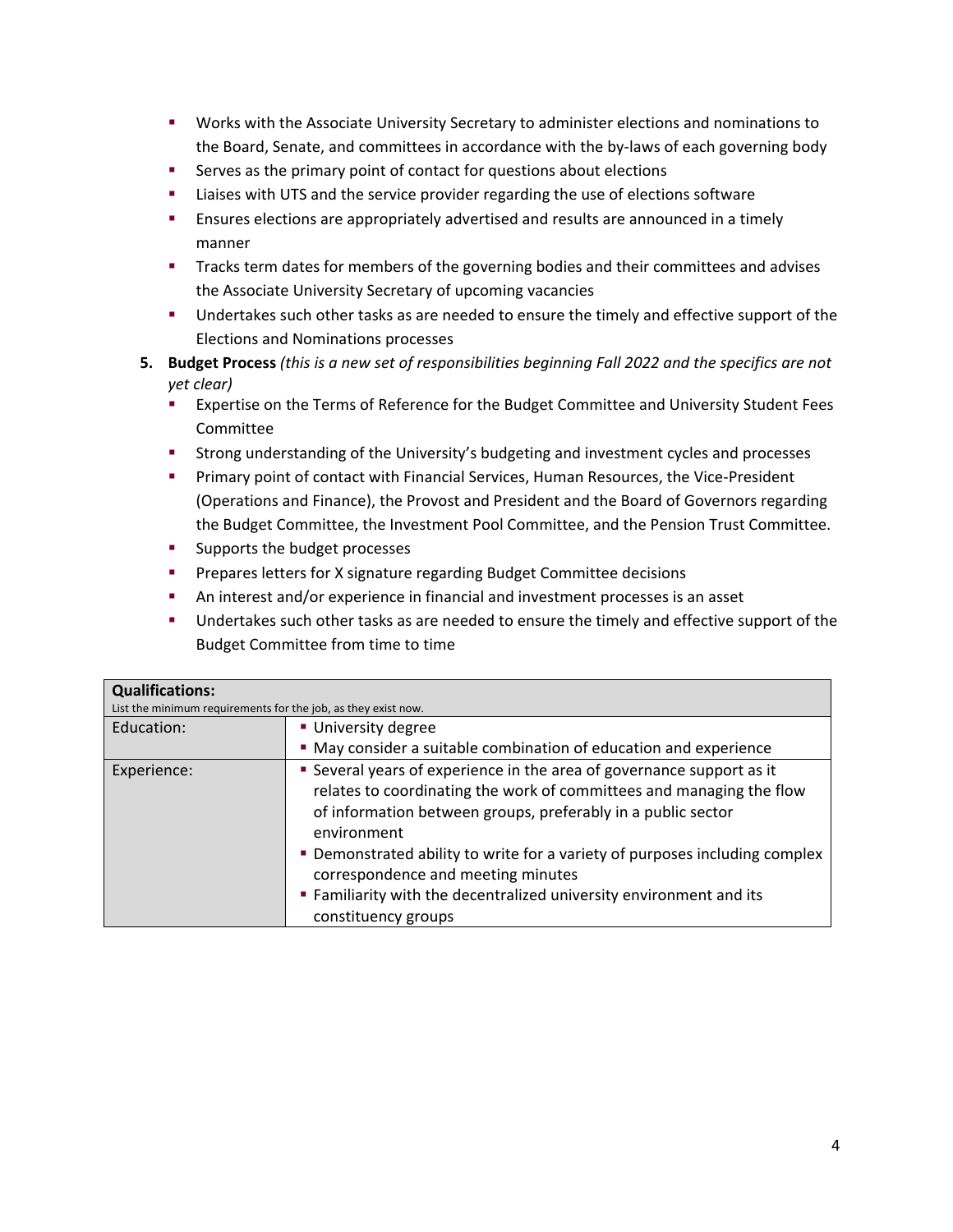| <b>Qualifications:</b>                                        |                                                                                                                                |  |  |  |
|---------------------------------------------------------------|--------------------------------------------------------------------------------------------------------------------------------|--|--|--|
| List the minimum requirements for the job, as they exist now. |                                                                                                                                |  |  |  |
| Knowledge/Skills:                                             | Ability to become conversant in the core concepts and terminology                                                              |  |  |  |
|                                                               | related to the work of the governing bodies, in particular the Board, the                                                      |  |  |  |
|                                                               | Senate and their committees                                                                                                    |  |  |  |
|                                                               | Ability to advise on agenda preparation, meeting organization, formation                                                       |  |  |  |
|                                                               | of motions, appropriate follow-up actions, and methods of consultation                                                         |  |  |  |
|                                                               | with stakeholders                                                                                                              |  |  |  |
|                                                               | <b>Strong written and verbal communication skills for a variety of audiences</b><br>and purposes                               |  |  |  |
|                                                               | Ability to determine what advice to provide to committee chairs and                                                            |  |  |  |
|                                                               | university personnel regarding terms of reference, policies, and best                                                          |  |  |  |
|                                                               | practices for University governance                                                                                            |  |  |  |
|                                                               | " Sound judgement, discretion, and the ability to make decisions                                                               |  |  |  |
|                                                               | independently when dealing with routine matters, as well as confidential                                                       |  |  |  |
|                                                               | and sensitive materials                                                                                                        |  |  |  |
|                                                               | Ability to develop working relationships with internal and external                                                            |  |  |  |
|                                                               | members of the McMaster community                                                                                              |  |  |  |
|                                                               | Ability to prioritize the competing demands of equally important issues                                                        |  |  |  |
|                                                               | while working on many complex issues at the same time                                                                          |  |  |  |
|                                                               | Ability to independently prioritize a high volume of work to meet firm<br>deadlines                                            |  |  |  |
|                                                               | Ability to maintain tack and diplomacy                                                                                         |  |  |  |
|                                                               | Ability to assess what information can and should be released to                                                               |  |  |  |
|                                                               | stakeholders in the University community to maintain transparency and<br>determine what information should remain confidential |  |  |  |
|                                                               | Ability to coordinate small and large meetings that often involve                                                              |  |  |  |
|                                                               | complex logistics and external parties                                                                                         |  |  |  |
|                                                               | " Strong technical skills including the ability to use MS Office and Adobe                                                     |  |  |  |
|                                                               | software at an advanced level, administer databases, and update                                                                |  |  |  |
|                                                               | websites                                                                                                                       |  |  |  |
|                                                               | Ability to understand and appreciate diverse points of view about                                                              |  |  |  |
|                                                               | complex and often inter-related issues in a variety of contexts, such that                                                     |  |  |  |
|                                                               | the written record of a meeting can be captured succinctly, with clarity<br>and precision                                      |  |  |  |
|                                                               | Ability to apply principles to factual situations and work in a highly                                                         |  |  |  |
|                                                               | confidential environment                                                                                                       |  |  |  |
|                                                               | Knowledge of University administrative and decision-making structures                                                          |  |  |  |
|                                                               | is an asset                                                                                                                    |  |  |  |

| <b>Dimensions:</b>                                                                               |                                                                       |  |  |  |  |  |
|--------------------------------------------------------------------------------------------------|-----------------------------------------------------------------------|--|--|--|--|--|
| Provide relevant factual, quantitative information to demonstrate the size and scope of the job. |                                                                       |  |  |  |  |  |
| Staff Supervised                                                                                 | Limited.                                                              |  |  |  |  |  |
|                                                                                                  | • May occasionally provide direction to Executive Assistant and other |  |  |  |  |  |
|                                                                                                  | administrative support staff.                                         |  |  |  |  |  |
| <b>Financial Accountability</b>                                                                  | ■ Limited.                                                            |  |  |  |  |  |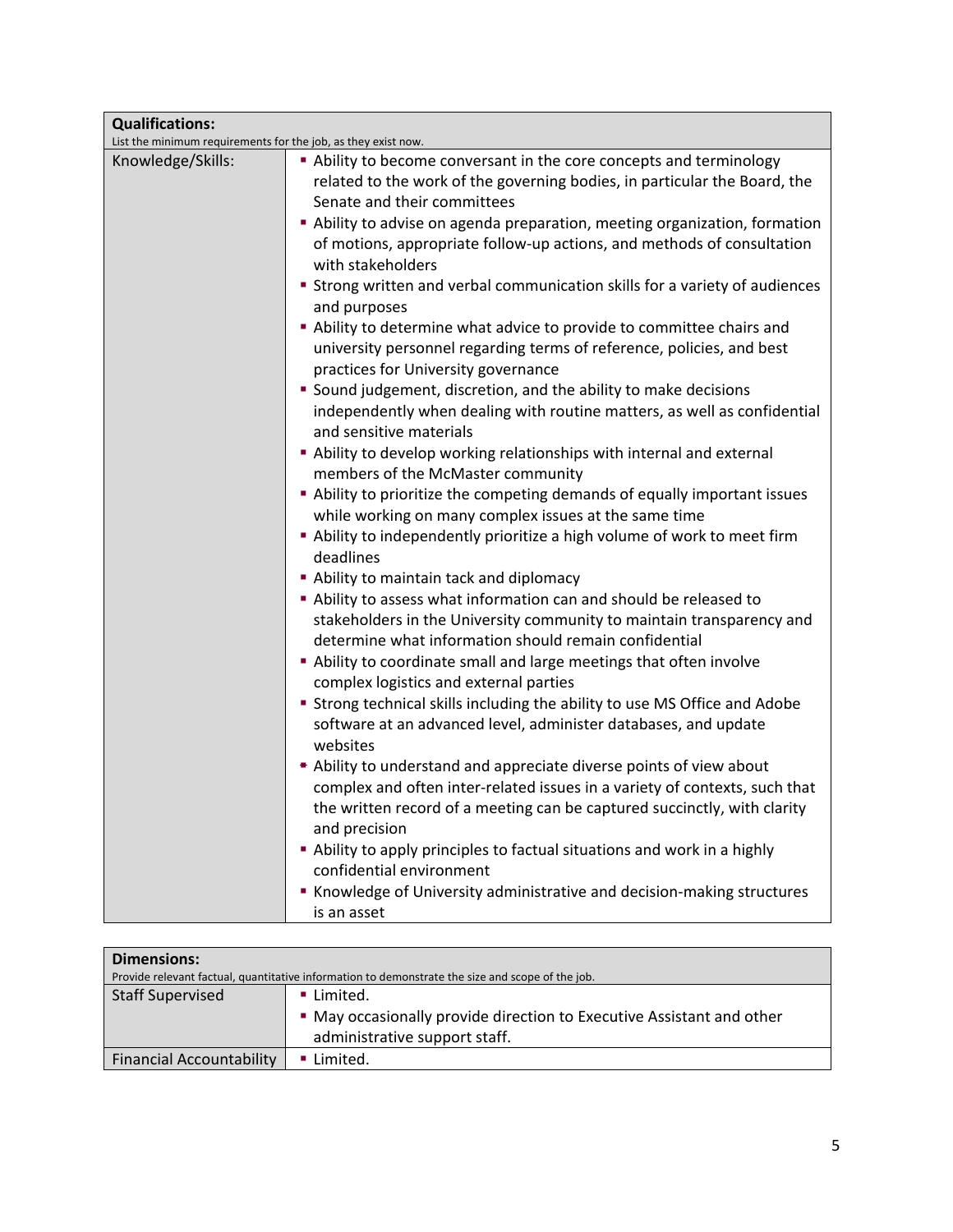| <b>Dimensions:</b>                                                                               |                                                                                                                                                                                                                                                                                                                                                                                                                                                                                 |  |  |  |  |  |
|--------------------------------------------------------------------------------------------------|---------------------------------------------------------------------------------------------------------------------------------------------------------------------------------------------------------------------------------------------------------------------------------------------------------------------------------------------------------------------------------------------------------------------------------------------------------------------------------|--|--|--|--|--|
| Provide relevant factual, quantitative information to demonstrate the size and scope of the job. |                                                                                                                                                                                                                                                                                                                                                                                                                                                                                 |  |  |  |  |  |
| <b>External Impact and</b>                                                                       | • Moderate.                                                                                                                                                                                                                                                                                                                                                                                                                                                                     |  |  |  |  |  |
| Relationships                                                                                    | • The incumbent will regularly interact with members of the senior<br>administration and governing bodies and/or their assistants, including<br>external members of the Board of Governors, about substantive and<br>operational matters.<br>. The incumbent will occasionally need to respond to individuals who are<br>agitated, frustrated, or otherwise dissatisfied in some way. The<br>incumbent will normally be able to refer these situations to more senior<br>staff. |  |  |  |  |  |
| Operational                                                                                      | ■ Significant.                                                                                                                                                                                                                                                                                                                                                                                                                                                                  |  |  |  |  |  |
|                                                                                                  | ■ Under the direction of more senior staff, the incumbent coordinates<br>business processes in support of the governing bodies, which often<br>means managing concurrent priorities.<br>• Priorities can often change without notice and interruptions are<br>frequent, so the incumbent needs to adapt accordingly.                                                                                                                                                            |  |  |  |  |  |
| Administrative                                                                                   | • Moderate.                                                                                                                                                                                                                                                                                                                                                                                                                                                                     |  |  |  |  |  |
|                                                                                                  | . The incumbent coordinates preparation of meeting agendas, minutes,<br>and related documents.                                                                                                                                                                                                                                                                                                                                                                                  |  |  |  |  |  |
| Programs or Projects<br>Managed                                                                  | $\blacksquare$ None.                                                                                                                                                                                                                                                                                                                                                                                                                                                            |  |  |  |  |  |
| Other (specify)<br>• Not applicable.                                                             |                                                                                                                                                                                                                                                                                                                                                                                                                                                                                 |  |  |  |  |  |

| <b>Working Conditions:</b>                                                                                                         |                                                                         |  |  |  |  |
|------------------------------------------------------------------------------------------------------------------------------------|-------------------------------------------------------------------------|--|--|--|--|
| Describe any working conditions that are a normal part of the job and are beyond that experienced in a typical office environment. |                                                                         |  |  |  |  |
| <b>Physical Effort:</b>                                                                                                            | Limited.                                                                |  |  |  |  |
|                                                                                                                                    | • Occasional lifting of office supplies such as cartons of paper.       |  |  |  |  |
| <b>Physical Environment:</b>                                                                                                       | " Typical office environment. Incumbent will work in a cubicle setting. |  |  |  |  |
| <b>Sensory Attention:</b>                                                                                                          | $\blacksquare$ None.                                                    |  |  |  |  |
| <b>Mental Stress:</b><br>• Changing priorities and frequent interruptions.                                                         |                                                                         |  |  |  |  |
|                                                                                                                                    | Unmovable deadlines.                                                    |  |  |  |  |

### **Leadership Capabilities:**

This section describes the core leadership capabilities for McMaster University and is provided for information. **Do not edit this section**. At McMaster we believe in the ongoing cultivation of human potential, leveraging the diverse talents of our employees and recognizing that everyone has the opportunity to be a leader in their own role. McMaster's core leadership capabilities are designed to nurture employee engagement through best people practices. All leaders will demonstrate these leadership capabilities: